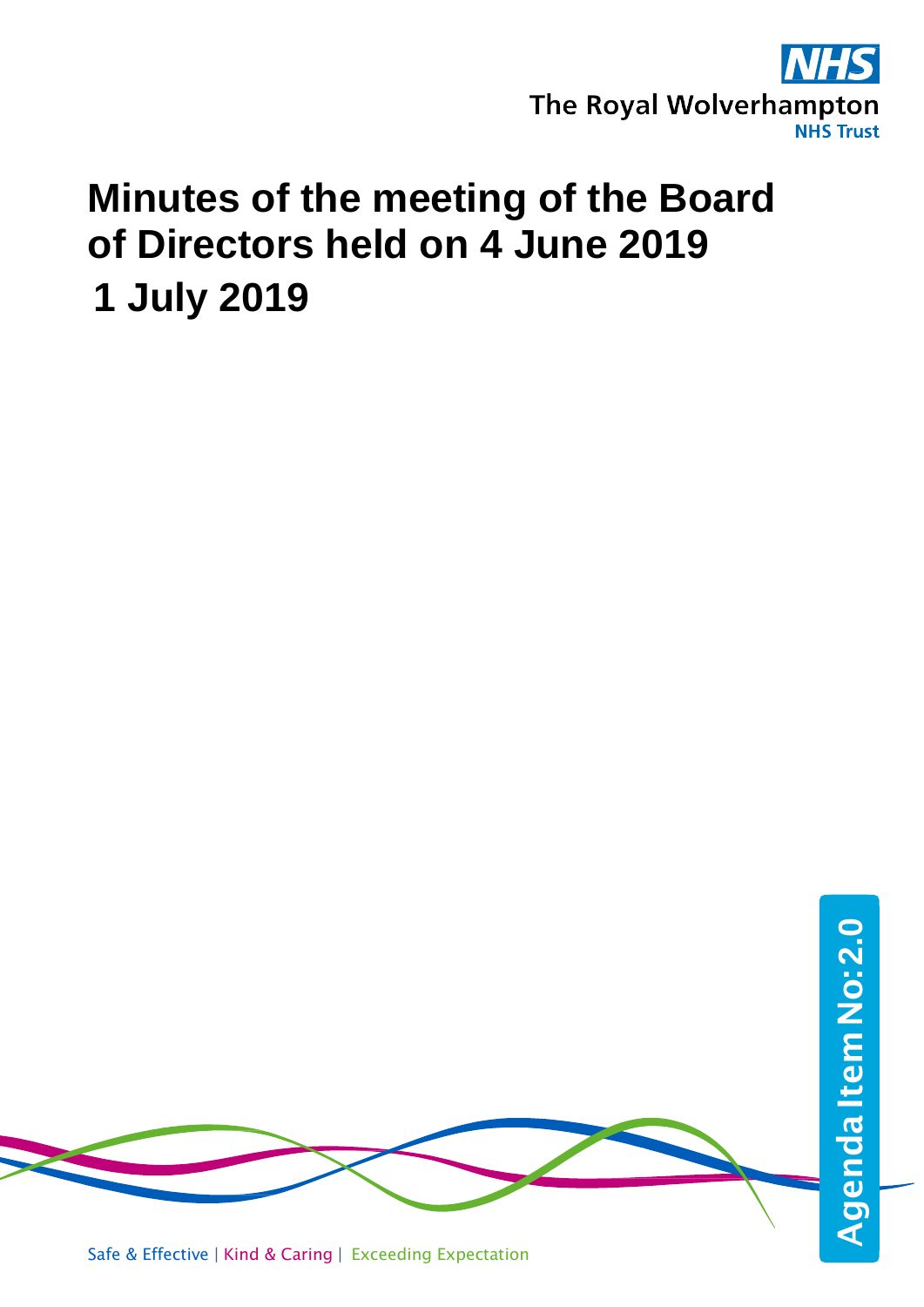## **The Royal Wolverhampton NHS Trust**

## **Minutes of the meeting of the Board of Directors held on Tuesday 4 June 2019 at 10 am in Board Room, Corporate Services Centre, Building 12, New Cross Hospital, Wednesfield, Wolverhampton**

#### **PRESENT:**

Prof. S Field <sub>CBE</sub> Chairman<br>Prof. A-M Cannaby <sub>(v)</sub> Chief Nursing Officer Prof. A-M Cannaby  $(v)$ <br>Mr A Duffell Mr A Duffell **Director of Workforce**<br>
Ms R Edwards **Communist Contract Angle Contract Contract A** Ms R Edwards<br>
Ms S Rawlings<br>
Mon-Executive Director<br>
Non-Executive Director Mr D Loughton  $_{(v) \text{ CBE}}$  Chief Executive Officer<br>Ms Nuttall  $_{(v)}$  Chief Operating Officer Dr J Odum  $_{(v)}$ <br>Mr M Sharon Mr K Stringer  $\omega$  Chief Financial Officer/Deputy Chief Executive

#### **IN ATTENDANCE:**

Mr K Wilshere **Company Secretary, RWT** Ms S Banga Senior Administrator, RWT Ms A Downward Communications, RWT Ms A Dowling **Natient Experience, RWT**<br>Ms M Morris **National Deputy Chief Nurse, RWT** Ms M Morris **Deputy Chief Nurse, RWT**<br>Ms B Raydev **Manual SIA Anaesthetic, RWT** SIA Anaesthetic, RWT Mr A Aamery Senior Clinical Fellow in Upper GI Surgery RWT (for Clinical Audit Case Study item only) Dr Singh-Ranger RWT (for Clinical Audit Case Study item only)<br>
Ms L Bood Charity Fundraising Coordinator RWT **Charity Fundraising Coordinator RWT** (for Charity Fundraising Strategy item only)

Non-Executive Director

Chief Operating Officer<br>Medical Director

Director of Strategic Planning and Performance

*(v) denotes voting Executive Directors.*

## **APOLOGIES:**

Mr S Mahmud **Director of Integration**<br>
Ms M Martin **Non-Executive Directo** Non-Executive Director Mr R Dunshea Non-Executive Director

## **Part 1 – Open to the public**

## **TB.7432: Apologies for absence**

Apologies were received from Mr Mahmud, Ms Martin and Mr Dunshea

## **TB.7433: To receive declarations of interest from Directors and Officers**

There were no declared changes or conflicts arising from or in addition to the list of declarations reviewed. Prof. Field emphasised the importance of declaring any actual or potential conflict associated with an item on the agenda at the time.

## **Resolved: That the updated declarations of interest by Directors and Officers be noted.**

**TB.7434: Minutes of the meeting of the Board of Directors held on 13 May 2019** There were no changes to the Minutes of the Board of Directors held on 13 May 2019.

## **Resolved: That the Minutes of the Board of Directors held on 13 May 2019 be approved as a correct record.**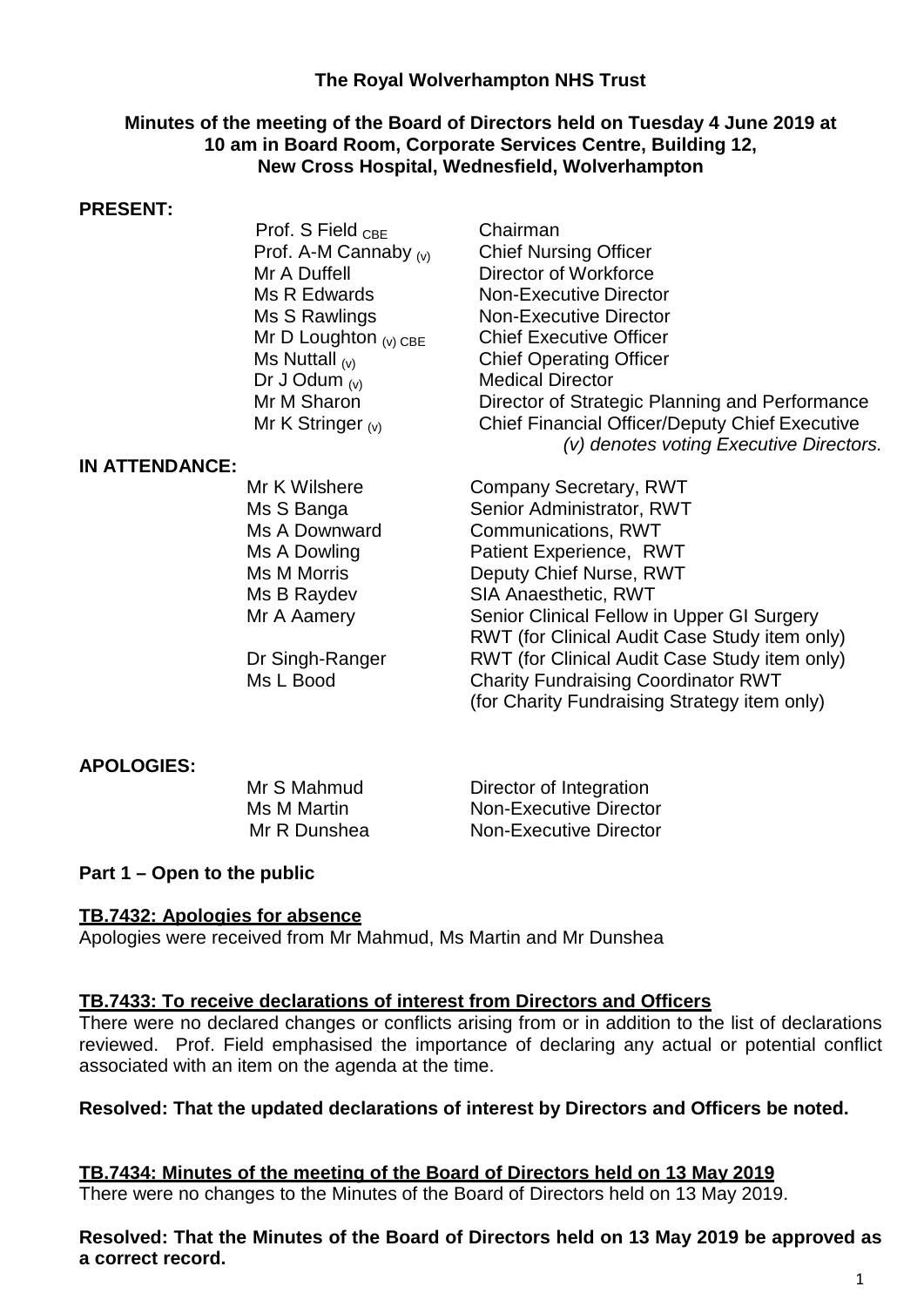## **TB.7435: Matters arising from the minutes of the meeting of the Board of Directors held on 13 May 2019**

There were no additional matters raised.

## **TB.7436: Board Action Points**

## 4 February 2019 TB 7198/TB 7148/TB 7378

#### **Maternity Cap and Activity Update Report**

Although this action was not due until July Trust Board meeting Prof. Field asked if there was any update for the Board at this time.

Ms Nuttall provided an update and advised the Board that she had met last week with the maternity team. She said that the Trust had achieved the aim of keeping the number of births below or at the cap of 5000 births in 18/19. She said that there was some evidence that there had been limited repatriation back to Walsall practices and that the situation was being monitoring. She said the intention for the year 19/20 was to achieve a cap of between 5000 and 5200 births as this corresponded with the reported staffing levels for Midwives and for Consultants.

Ms Nuttall advised that whilst the cap was not being formally lifted, the Trust would continue to monitor the situation and was open to accepting a limited number of cases from adjacent areas. She referred to an increase in requests from Shropshire. Mr Loughton said the Trust was postcode modelling the requests from around Shropshire and the GP Practices involved.

Prof. Field commented that in his view, the maternity service in the Trust was superb. Mr Loughton agreed that the Maternity suite was outstanding and that the staff had done really well in providing an excellent maternity service. He advised that the Trust now had a midwife waiting list for Midwives who wanted to work for the Trust and work was underway to scope options to increase and improve the physical environment and capacity. He said that this would include modelling of the required staffing. Mr Loughton advised of the good news of the appointment of 4 new obstetric and gynaecology (ONG) Consultants. He alerted the Board to the situation regarding the limitation of the current facilities and physical capacity.

Prof. Field said that a further expanded and improved service was something that everyone in the Trust aspired to. He recognised this was a service working under pressure and achieving good quality and safe patient care. Mr Loughton said that, in his view, the great thing was the Trust had been able to attract and recruit high quality staff as part of a considerable overall investment in staffing in the area. Prof. Field highlighted the credit the Directors involved for the success of the service.

Prof. Field summarised the update on the action stating he was pleased with the meetings which he attended last month with Wolverhampton University and also across the Black Country. He said he was impressed with Wolverhampton University, how they were taking the Trust workforce issues very seriously and responding through their degree and access programmes and it was a credit to the Trust for taking a leadership approach.

Action: It was agreed that this Action remain open for further updates. It was agreed to reschedule this for the 5 August Trust Board.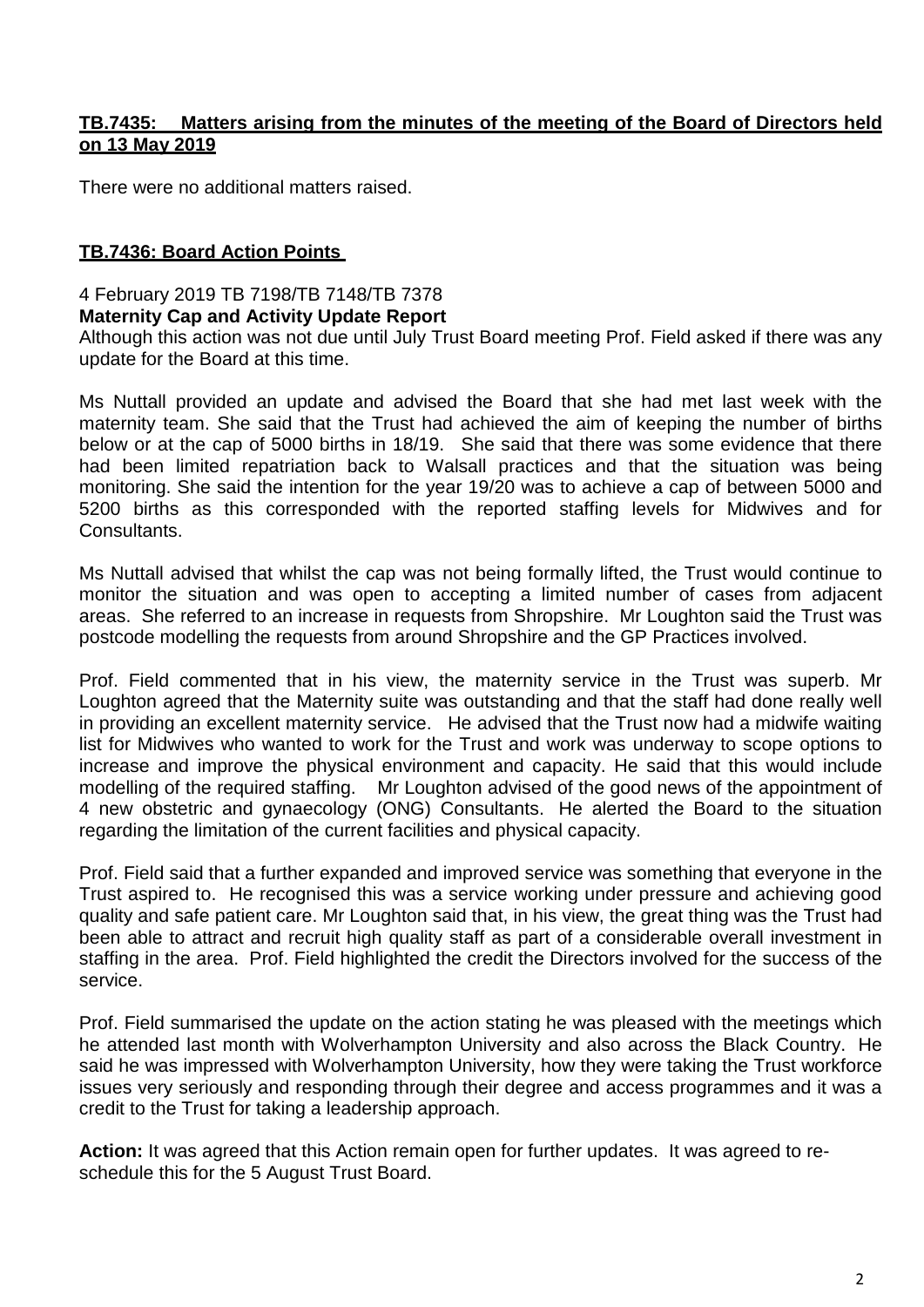## 1 April 2019/TB.7327 **Capital Programme Update**

**Action:** This Action was not due and there was nothing to report.

#### 13 May 2019/TB7398

#### **Draft Trust Annual Report and Governance Statement**

Mr Wilshere advised that the Annual Report had been completed and a draft submitted. **Action**: It was agreed that this Action be closed.

#### **TB.7437: Patient Story**

Prof. Cannaby introduced the patient story, she advised that there would be a different approach in the presentation on this occasion. She highlighted that the video gave a number of views of the experiences of accessing and receiving care given by a range of patients with hearing difficulties and the resulting care and communication issues they had experienced.

Prof. Cannaby thanked all those involved in creating the video and the insight it gave into how patients with hearing difficulties and deafness experienced care services.

Ms Dowling advised that the aim of this presentation was to educate staff by raising their awareness. She said that over recent years there had been some improvement and that other, apparently simple further adjustments had been made, such as ensuring that Televisions were available with subtitles. She advised that a series of sign language training events had taken place from the Trust's official sign language provider to 60+ staff. She said positive feedback had been received in response to the training and the Trust was looking at widening the training availability for a wider range of front line staff. She said that there were further issues that the Trust had to consider, including, for example, written communication for deaf patients as for some, written English may not be accessible to them in the form of appointment letters. She said these had to tie in with the Trust's approach to improving accessible information standards.

Prof. Field asked how feedback was currently captured from patients with a variety of hearing and other communication issues. Ms Dowling advised that there was a series of engagement workshops which had taken place with a variety of patients with such requirements and that they had felt very strongly about their circumstances and the issues this had caused them in relation to access to healthcare. She said the Patients group was very willing to help and support the Trust in backing up the established delivery of training for staff by the training provider.

Ms Rawlings said that she thought it was really good that the Trust were rolling out training. She asked whether the 60 staff who had undertaken the training so far had been selected because of their area of work and need or whether they had self-selected. She added that if the training was not mandatory, that as many as possible should undertake it. She also asked whether there had been any feedback from the staff trained on their use of it.

Ms Dowling advised the training had been open to staff who wanted to attend with their manager's agreement and that there had been exploration of sourcing funds to open access wider. She said that the official provider was also working on an online training package that would be easy to access and use.

Ms Rawlings asked whether there were any key categories of staff or wards or service areas where the training should be made mandatory or targeted such as, for example, care of the elderly wards. She asked whether there were any key categories of staff that this training would be extremely important for.

Ms Dowling advised the experiences that were mentioned were across the range of services and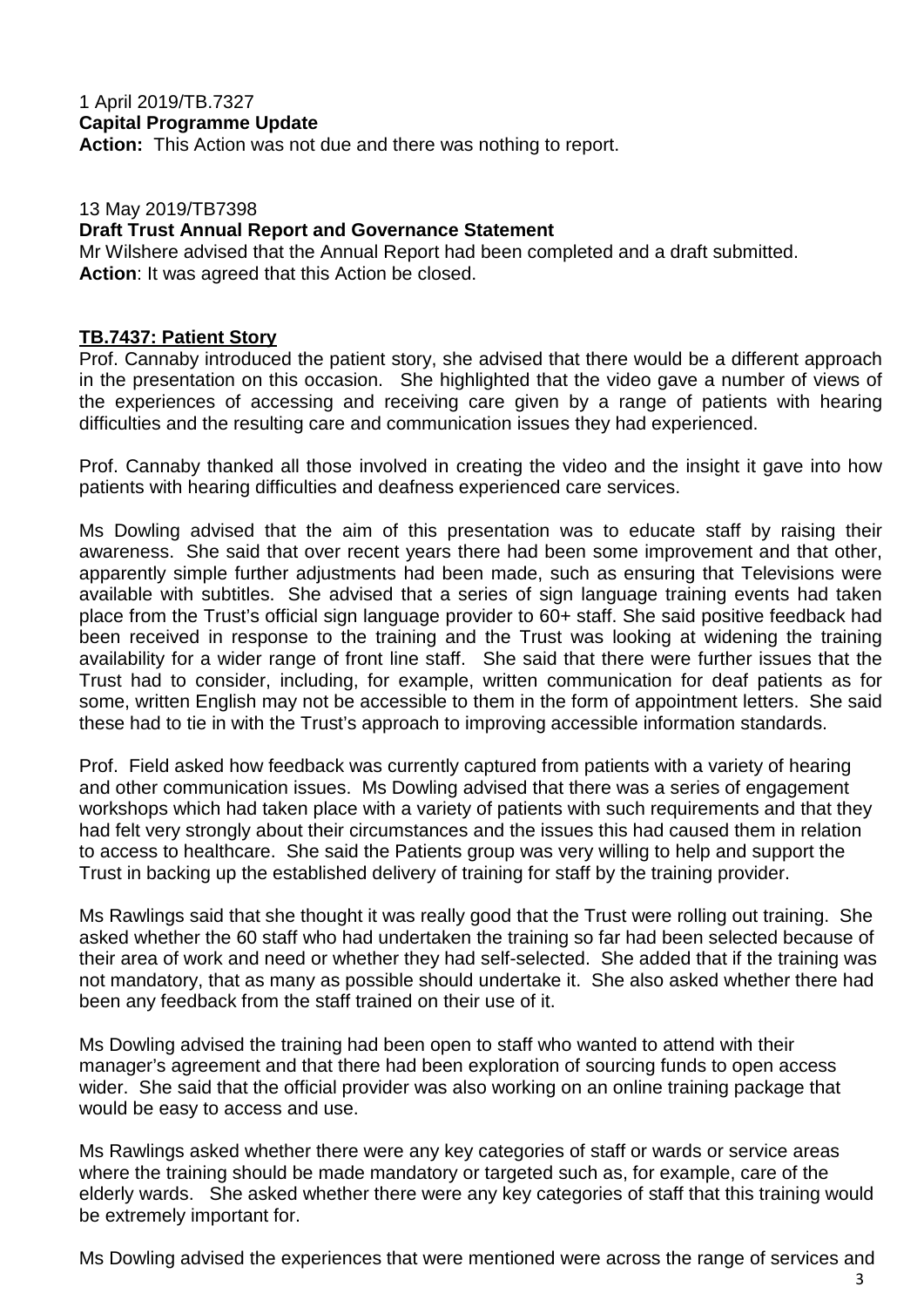staff. Prof. Cannaby advised the Trust was trying to train as many people as possible however she also recognised that it was a skill that required repetition and use to maintain.

Ms Dowling advised that work was underway to develop a communications handbook for staff. She said that this included approximately 1000 photos taken of various signed words and that it would be available to staff on the intranet.

Ms Rawlings reiterated the view that this was important as the Trust had previously discussed sight awareness training and its implementation.

Ms Edwards asked about the availability of simple to read and understand communication and said that had been an issue for some long time and that there had been difficulties in progressing this. She said this was another example and understanding the use and significance if they use British Sign Language or an alternative. She reiterated the need to ensure that all communications couched in terms and forms that were as simple, straightforward and as widely accessible as possible. She asked what progress there had been on achieving this.

Ms Dowling advised there had been issues that the Trust had to consider in terms of IT to record people's communication requirement needs and that this work was continuing with operational staff.

Ms Edwards said that she was sure that the service would want to make communications such as appointment letters as accessible and straightforward as possible to everyone's benefit. Ms Dowling agreed and added that any such changes potentially involved up to a thousand letter templates and that constituted a challenge in itself. Ms Edwards asked whether there was a programme in place to address these issues, how this was to be dealt with by the Trust and what the aimed timescales were. Miss Dowling said she would check with the lead and advise the Board of this.

Ms Nuttall advised that in terms of the letters, that this was part of the medium to long term outpatient transformation programme that included all the different forms of communication produced. She said that present communication was quite basic, that there was some use of SMS messaging (texting) but most communication remained correspondence by post. Ms Edwards said that this was something the Trust had been trying to solve for quite some time and she believed the issue went back quite a few years. Ms Nuttall agreed it was a longstanding issue and was linked in with the Trust's IT systems, the investments that the Trust had made in digitisation and the priorities that the Trust had as an organisation and that clearly there was further work to be done. She advised that the Trust's Out-patient transformation programme was a key part of the work being undertaken on this matter.

Mr Hemans asked how many signers the Trust had within the staff. Ms Dowling said this was not something routinely recorded in relation to individual staff other than when they had received the training from the Trust training and the Trust signing provider. She said that other than for basic communication, the provider provision was required as some of the terms communicated required a high level of signing and terminology expertise that ward and service staff could not be expected to provide. Prof. Cannaby said the Trust used the interpreter service rather than staff as only interpreter professionals must be used to the translation of medical terminology. Mr Loughton added that the Interpreter service carried indemnity cover that Trust staff would not have.

Ms Dowling said the Trust was aiming for the basic information needs to be addressed, that would make a patient feel more included with interpreter professionals undertaking the rest. Ms Nuttall asked how long the training sessions were. Ms Dowling replied she thought they were a couple of hours long. Ms Nuttall asked whether such a training session would be useful for Board members at a future Board Development Session. All agreed that this was a good idea. Prof. Field said it would also be good to include some of the people from the patient story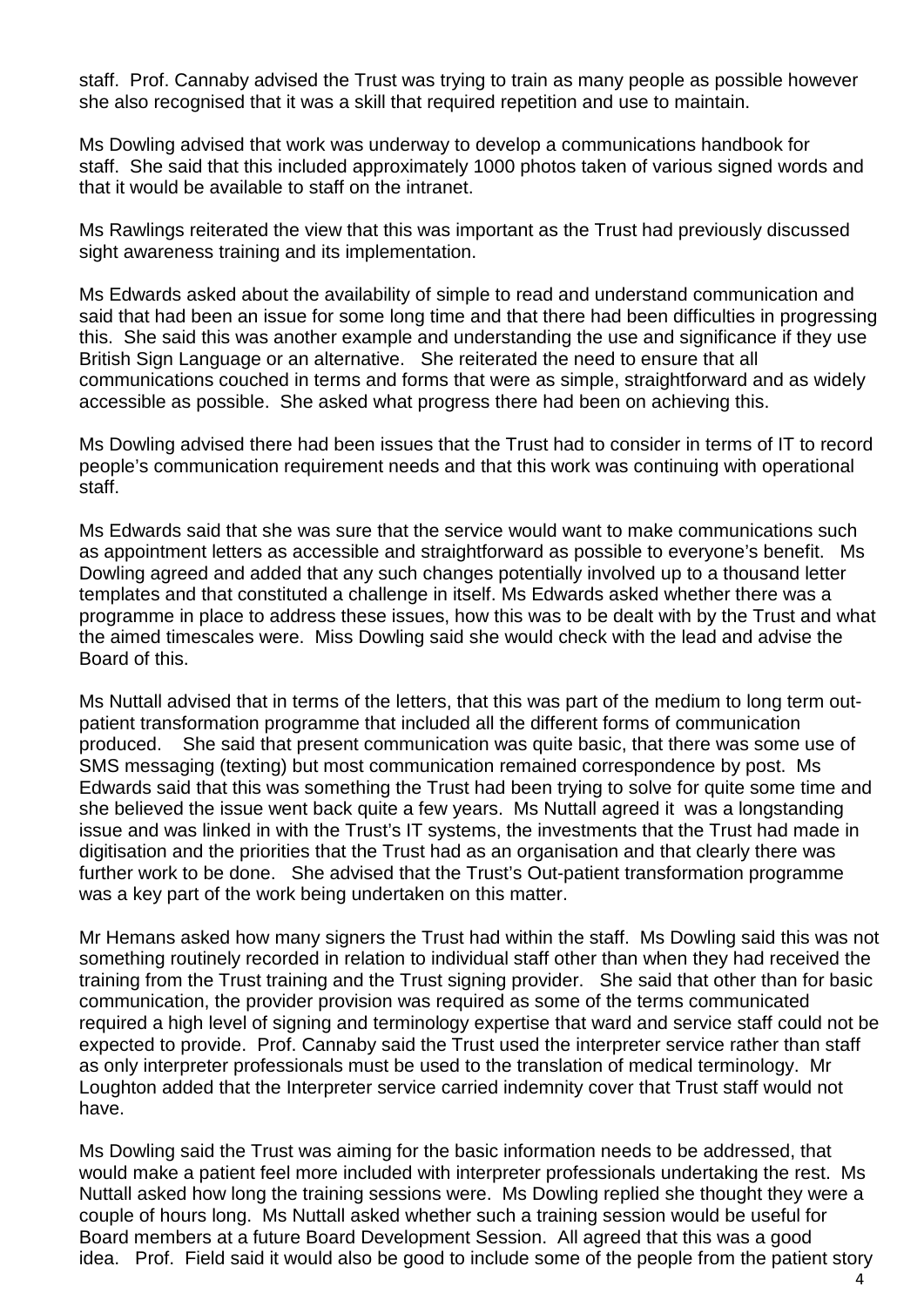video in the training session if possible. He said he would write to them to thank them for their contributions. Prof. Field thanked Ms Dowling for attending and for her feedback.

## **Resolved: that the Patient Story be received and noted.**

#### **Action: Mr Wilshere, Ms Dowling and Prof. Cannaby to arrange signing training at a future Board Development Session. Prof. Field to write and thank the video contributors.**

## **Chief Executive and Chair's Reports**

## **TB.7438: Chief Executive's Report**

Mr Loughton introduced his report. He outlined the reason for the report always listing the consultant appointments made and he said this was so the Board could formally confirm the appointments recommended. Mr Loughton gave a summary of the history of consultant panels and appointments up to the present arrangements. He asked that in future there be a specific resolution in the Trust Board minutes to reflect the delegation of such appointments to the Interviewing Panel and that the Board subsequently resolve to confirm the appointments.

**Action:** The Company Secretary to record the resolution to confirm the recommended Consultant appointments.

## **Resolved: that the approval of Consultant appointee's be delegated to the relevant Interviewing Panel with Trust Board minute confirmation as part of the CEO's report of the appointments recommended be approved.**

Mr Loughton referred to his recent presentations of the long service awards and he said they had been well received. He advised he had arranged personally to see Francine Carter in person in the fracture clinic to present her platinum award to her. He said that she had worked 50 years with the NHS and she did not have time to attend one of the long service award ceremonies therefore Mr Loughton had made the visit in person.

Mr Loughton also advised that he had attended the Trust Consultant's induction programme and commented favourably on the quality of the programme in place for the induction of new consultants, additional to the standard Trust staff induction. He said he was very impressed with the content of the induction that had included discussion about litigation, the work of the coroner's court and the question and answer parts of the sessions.

Mr Loughton advised that he had started to attend more meetings and events with the combined authorities as it appeared that in future this would be one of the major routes for future investment and access to capital. He said he had had discussions with Wolverhampton Council about capital access but had moved onto the combined Authority as he believed it was a better place to start.

Mr Loughton also referred to his attendance at Birmingham University regarding global warming, and a meeting attended with Simon Stevens and Baroness Harding regarding the recent people plan and changing the culture in the NHS. He said there had been no significant surprises in the plan and that it presented an opportunity for all of us to move the prevailing culture forward.

Mr Loughton referred to potential developments in medical training capacity in the West Midlands with brief comments from Dr Odum and Prof. Field.

Prof. Field said that he thought personally that any additional medical provision should be developed in the wider arena of the academic development across all the professions. He said the Trust needed to ensure that the nurses and other professional groups within the Trust also had the opportunity to undertake and participate in research over and above those appointments as academic nurses, for example, but having time in their working week their job plans to do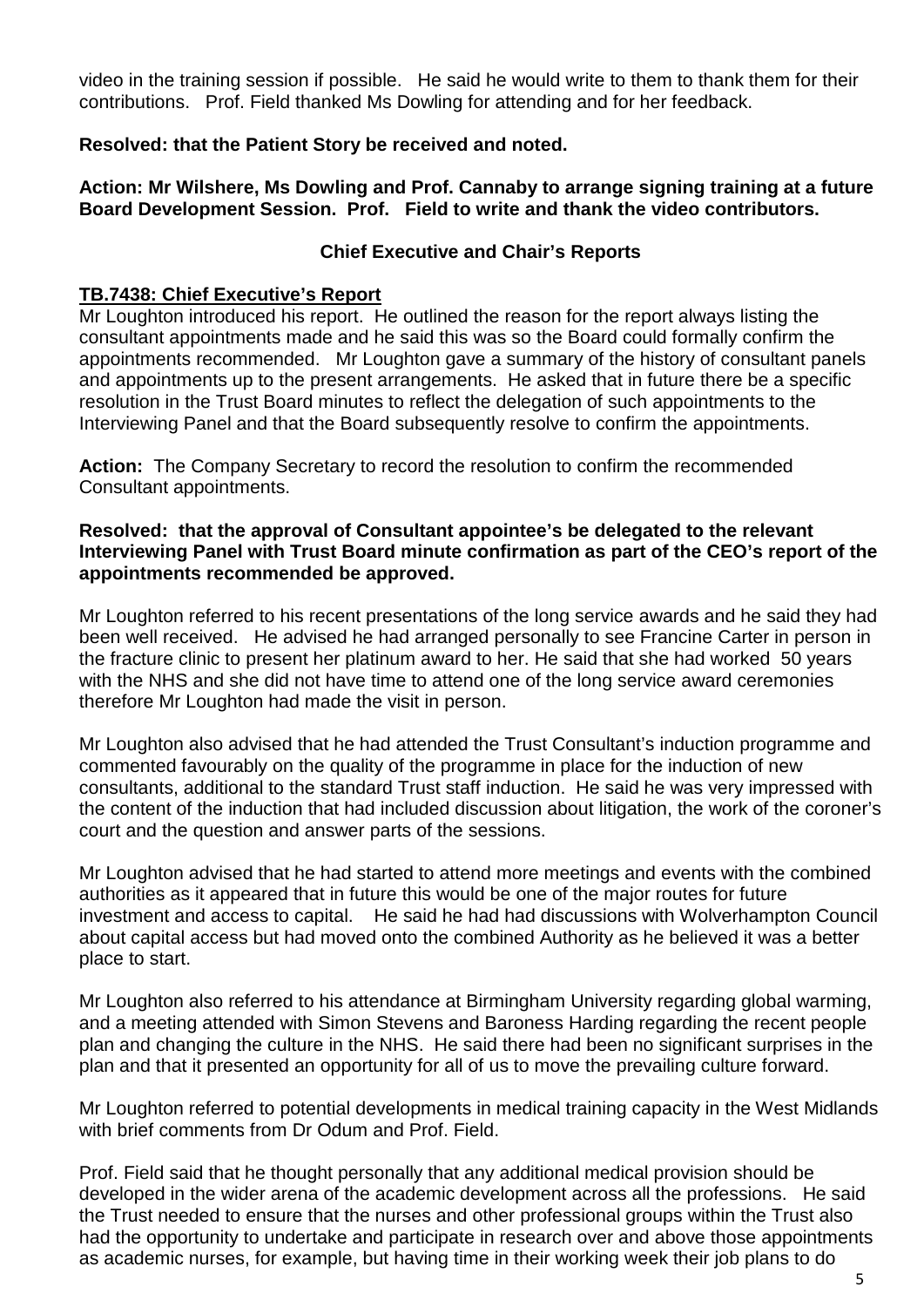academic activity.

Prof. Field said he looked forward to receiving and discussing further any future proposals.

**Resolved: that the Chief Executives Report be received and noted.**

## **TB: 7439 Chair's Report of the TMC held on the 24 May 2019**

## **Resolved: that the TMC report be noted**

## **Patient Safety, Quality and Experience**

## **TB.7440: Learning from Deaths Update Report**

Dr Odum introduced the report advising that it was an update, building on the previous report and that the Summary Hospital-level Mortality Indicator (SHMI). He said the Trust remained plateaued at 1.21, that the crude death rate for 18/19 had reduced slightly and so comparing 18/19 with 17/18 there had been fewer in-hospital deaths. He said that it was difficult to know how the local Trust position would fit in the context nationally as we did not yet have the national perspective or a comparison nationally although the accrued mortality had now dropped to 2.88%. He said that the fewer hospital deaths were encouraging. He said that this had been despite an increased number of admissions.

Dr Odum said that in terms of the alerting diagnosis Chronic Obstructive Pulmonary Disease (COPD) had an elevated standardised mortality of 8. He advised that a letter had been received from the Imperial College regarding these and that the Trust was likely to received notification from the CQC requesting a review of those deaths. He referred to information within the Board paper pack regarding the number of diagnoses of COPD. He highlighted that the Trust has an active out-patient COPD management service which may influence the picture and position. He said there was no initial information that any had been avoidable deaths and that the mortality review group would examine the position in detail.

Dr Odum then referred to the cancer of unknown primary review by Simon Grummet, the Trust cancer lead, and believed that the current picture in the mortality data was partly related to the designated admission and some coding issues. He advised this was currently undergoing a thorough detailed review process. He referred to a number of admissions through the Durnall Unit and that it was currently unclear as to whether these were designated as elective or nonelective admissions. He said that this was being reviewed and that he would report back to the Board at a later date.

Dr Odum referred to further information on the alerting diagnosis that was being reviewed or audited including pneumonia and sepsis. He said that there was a review of Acute Kidney Injury (AKI) and a further one on congested heart failure was pending. He said there have been various meetings to discuss the outcomes of the audits which were mainly satisfactory with areas for improvement regarding compliance with the respective national and local guidance. He said the intention was to move those formally through the Quality Improvement (QI) programme across the organisation including emergency care and in-patient care.

Dr Odum referred to the success in appointing 4 more mortality reviewers. He advised the Trust had not as yet achieved the full establishment that was needed to clear and keep pace with the numbers requiring review. He referred to the tables within the report concerning the back log, the resources required for getting the reviews undertaken and the time commitment required from individuals within the Directorates. He said that the Trust had re-advertised this week for further reviewers, particular from the non-medical professions. He said that once reviewers were formally appointed the Trust expected reviews to be undertaken more consistently and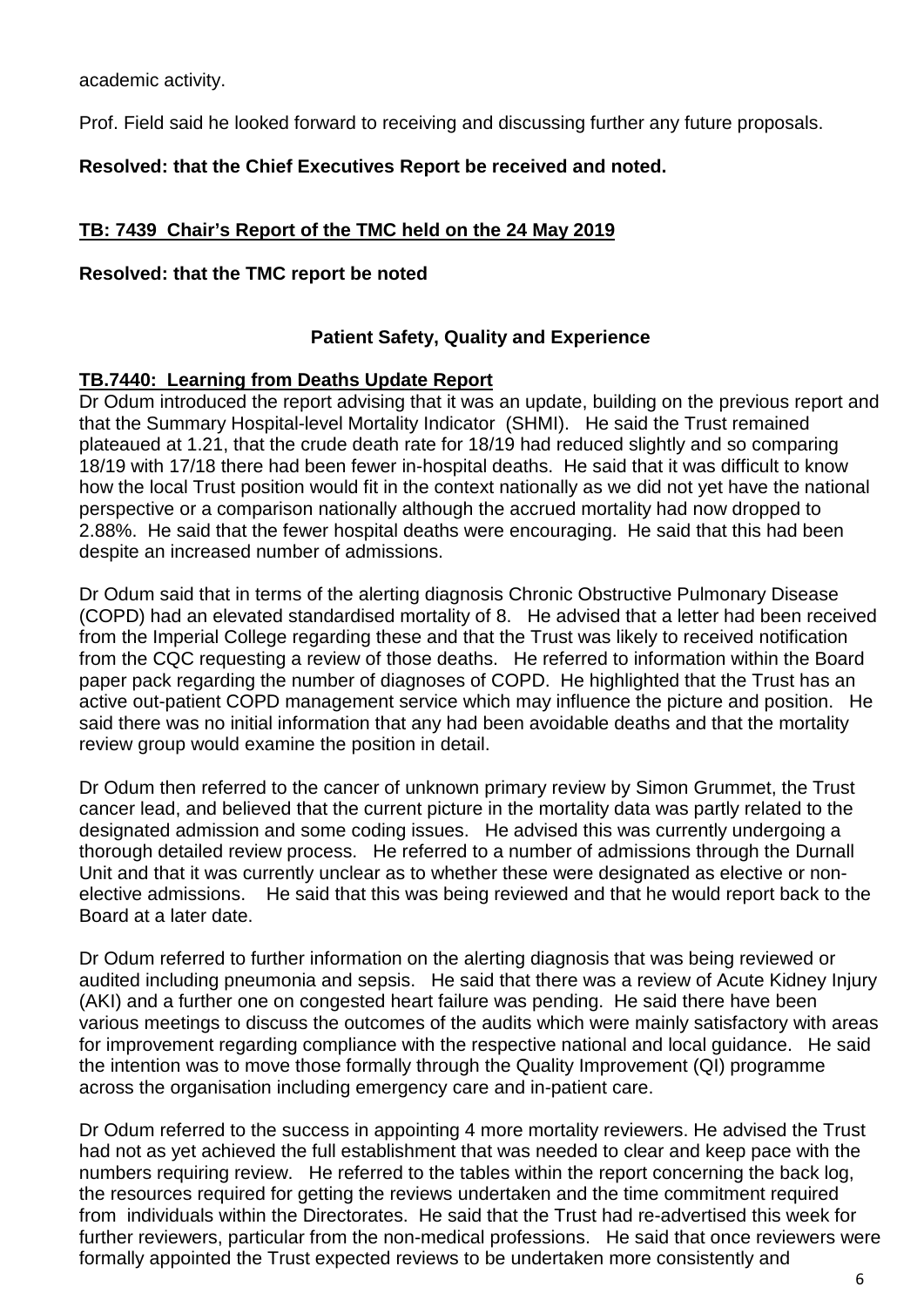represented in future Board Reports. He said that the learning from reviews within the Trust Board report was picked up and managed through the existing Trust governance processes.

Dr Odum then referred to the coding work that was being supported by input from Price Waterhouse Coopers (PWC) consultants. He said that the Trust was receiving useful feedback from PWC's review work. He said that they had continued to provide coding training support across the organisation with coders and the clinical teams. He said that the Trust had come out well in the End of Life Care report.

Prof. Field said he was satisfied that the Trust was taking this matter extremely seriously across the breadth of services in the Trust and trying to make improvements in every area. He highlighted the importance for patients of the Trust showing the work undertaken to ensure that people were not dying unnecessarily, or that when they are dying they do in the best place for them. He said he had walked through the Physician A pathway as well as talking to staff and patients involved and was now well acquainted with what the Board was doing and that what he had seen and heard was good. Prof. Field thanked Dr Odum for the comprehensive report.

Ms Rawlings asked about Structured Judgement Review (SJR)s and whether reviewer capacity was likely to continue to be an issue if it was an add on to peoples main job roles. She asked how was the Trust intending to ensure that it had sufficient reviewers and what, if any, knock on effect this might have on them undertaking the rest of their duties. She asked whether there was a plan to make sure that this was really prioritised by them.

Dr Odum said the issue was time. He advised that each review took between 1 and 2 hours to complete and the resource being sought had taken this into account. He advised that the Trust, as part of the business plan, had invested further in the reviewer resourcing.

Mr Loughton mentioned that whilst he was interviewing for gastrologists there had been two candidates who had good ideas of ways of approaching targeting alcohol problems that had made him think about when we talk about people dying unnecessarily we have one of the highest rates of deaths from alcohol related diseases in the country. He said that the public health message around alcohol did not seem to be working. He said he thought the Trust needed to look at doing things differently.

Dr Odum agreed. He said there is a very deprived population locally with varying health needs that are not well catered for. Mr Loughton said it was worth having a session as a Board not just talking about the numbers but discussing the underlying reasons, how can we treat people differently and what was the best world practice.

Prof. Field referred to the public health message that Ian Gilmore in Liverpool facilitated Prof. Field thought Ian Gilmore would probably be willing to facilitate a discussion on this with the Board in the future.

**Resolved: that the Learning from Deaths update report be approved.**

## **TB.7441: Chair's Report of the Quality Governance Assurance Committee May 2019**

**Resolved: that the Chair's report of the Quality Governance Assurance Committee for May 2019 be noted**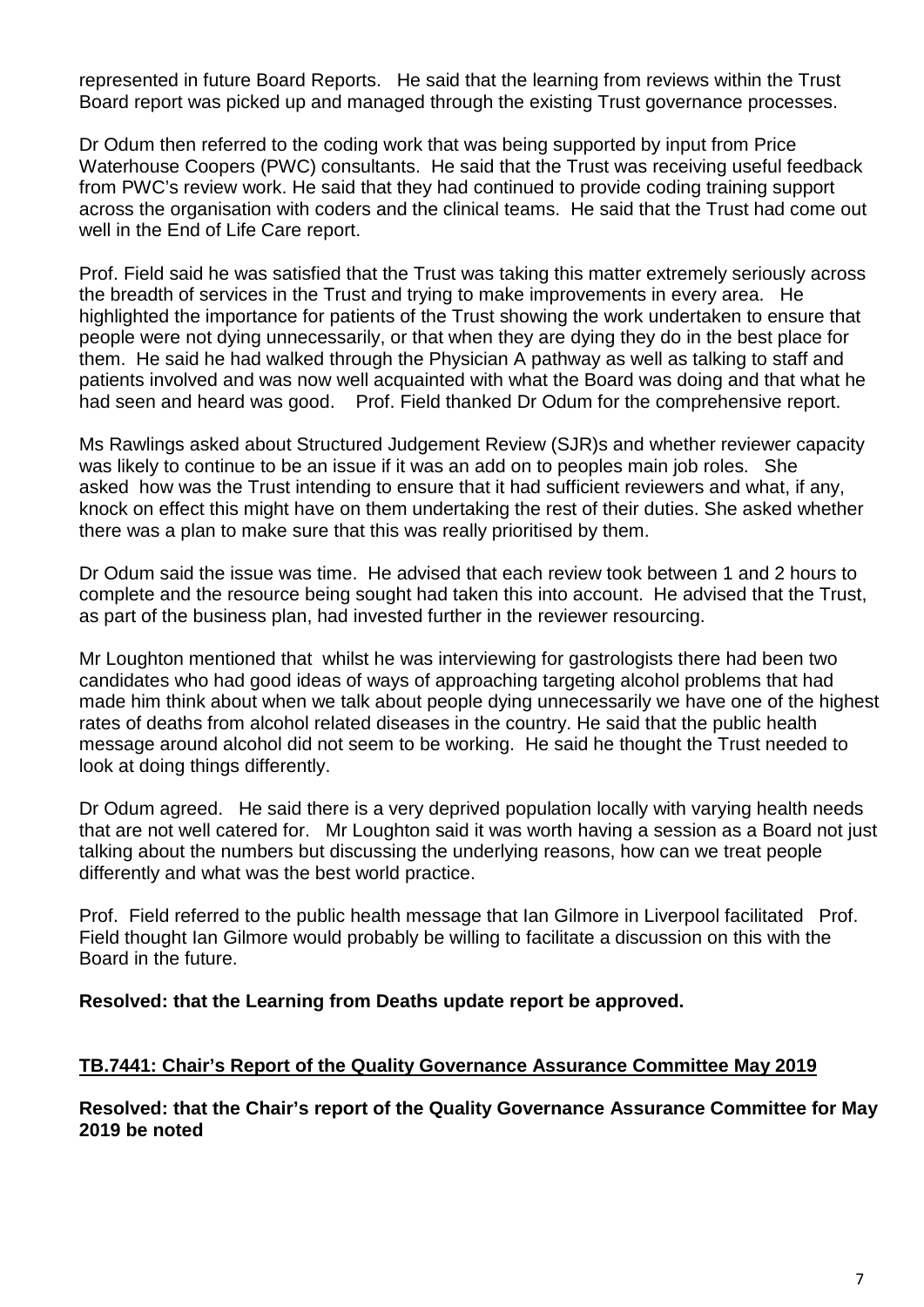## **TB. 7442: Clinical Audit Case Study**

Dr Odum introduced the Clinical Audit Case Study and the clinical audit lead for general surgery, Mr Singh-Ranger and congratulated him on the fantastic audit work undertaken. He said that that Mr Singh-Ranger had been presented with an award in 2018 for his work on the audit programme, in conjunction with Mr Aamery.

Mr Aamery thanked the Board for the opportunity to present the case study. He said that he would be providing the background to the audit, its aims, methods and the standards used together with the results. He said 2 audit cycles had been undertaken so far. He also said he would highlight what had been implemented to improve the results together with the standards the Trust currently used and the possible future direction.

Mr Aamery said that Venous Thromboembolism (VTE) referred to bloods clots in the deep veins of the legs that could travel to the lungs and cause dangerous and potentially lethal medical problems. He advised the Trust had a VT prophylaxis access standard which included the local Trust guideline CP58, adapted from NICE guidelines CG92. He advised that at the time the first clinical audit cycle was undertaken in March 2018 and that since this audit, the NICE Guideline CG92 had been replaced with the new NG89 guideline.

He said the Trust guidelines stated that when there are any new admissions patients should have their risk assessed in terms of their potential for developing a thrombosis in accordance with a template contained within the NICE guidelines. He said depending on their risk factors, if they came out as medium or high risk then they should be put on to VT prophylaxis, either Mechanical (e.g. TED® anti-embolism stockings) and possibly medicines depending on the patient risk factors and clinical condition.

He advised that the clinical audit undertaken related to acute admissions. He highlighted the differences between acute and elective admissions – in respect of the latter, the patient would have their VTE risk assessment undertaken at the time of the planned admission. He said that acute admissions involved patients who could be admitted at any time 24/7 and that such cases were much more difficult to adhere to that standards and timescales. He said the aim of the clinical audit was to assess adherence to the guidelines and had been undertaken specifically on patients who had been admitted to the surgical emergency unit and more specifically acute admissions under the general surgery teams.

Ms Edwards asked whether the Trust had updated the Trust Policy and guidelines in light of the new NICE guidelines. Mr Aamery advised that they were in the process of being updated.

He outlined the method used to undertake the 2 audit cycles in November 2017 and August 2018, the data collected from patient notes, clinical web portal vital packs other relevant data sources in accordance with the NICE and local guidelines. He highlighted that the results for the patient counselling had improved from 65% to 78% and patients who had not required counselling had nearly halved on the second cycle. He confirmed that the counselling at this point was verbal. He said that on the second cycle the audit showed that of the 40 patients admitted, only 1 patient had received a written leaflet of information.

He said that VTE assessments should be undertaken within 4 hours of admission and the second should take place within 24 hours from the patient's admission or if their clinical condition changes. He advised the first VTE assessment from the  $1<sup>st</sup>$  cycle the Trust had achieved 100% performance in terms of it being done but more than 40% that were being done outside the 4 hours therefore missing the target and that this percentage has improved slightly by the second VTE assessment.

He said that the prescription of Clexaner, every patient who should have had one did but some people had over or under dosage on the first cycle which was reduced to one patient on the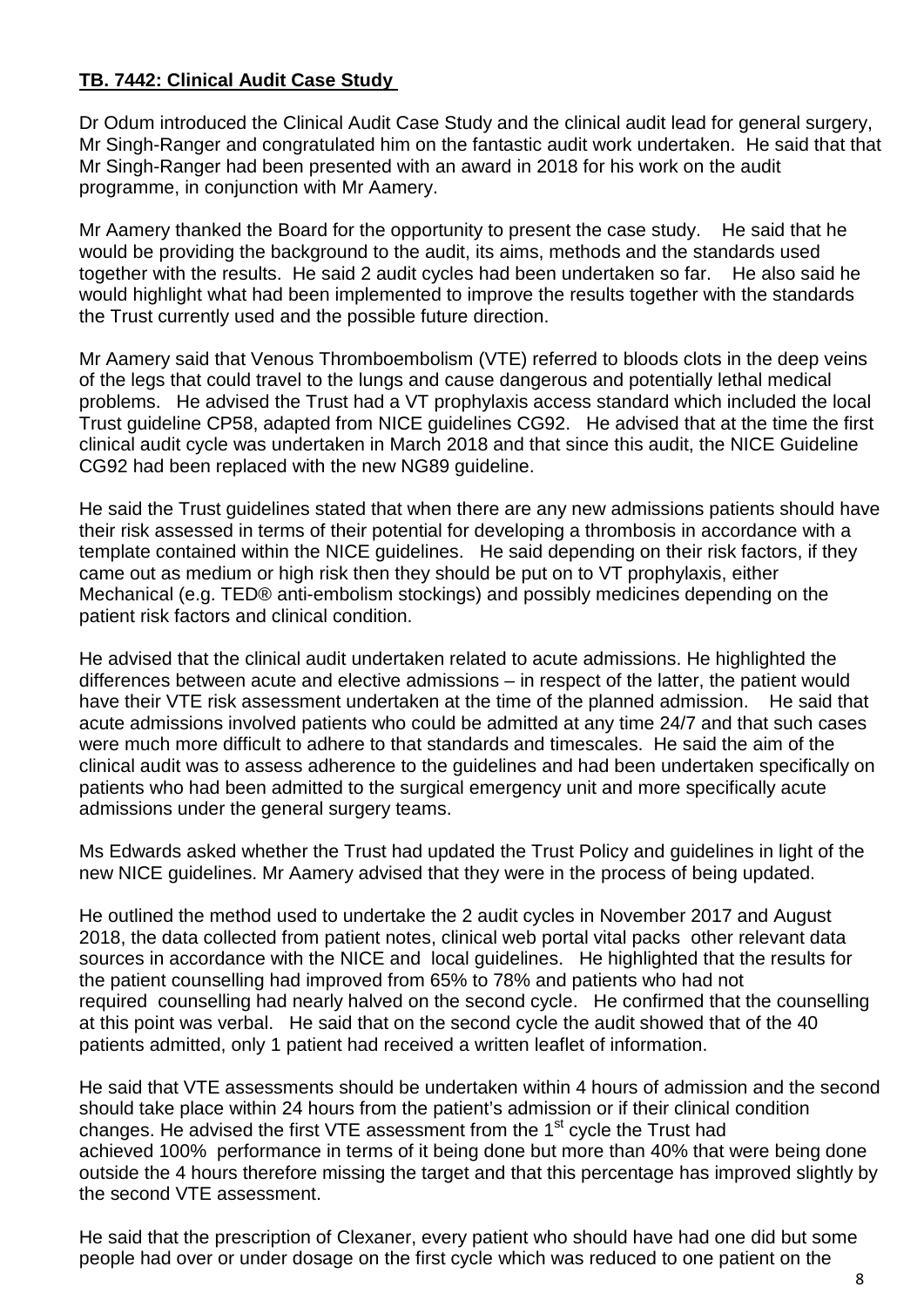second cycle. He said in terms of the TEDs® timing it had not been improved. He said due to the lack of documentation of dosages on Vitalpack it had been problematic initially in making improvements and that second time round in recording on Vitalpack.

He said that the clinical audit findings information had been included in the Nursing Safety brief in the team twice daily together with being noted on handover sheets. He said for the patients who had not been counselled, VTE information sheets had been created and these were available in clinical areas three months after the audit. He said that the 1<sup>st</sup> and 2<sup>nd</sup> VTE audit outcomes and learning had included the Doctors handovers and he believed this had been very helpful in providing evidence and to ensure practice was changing. He said that the same had been done to the nursing safety and handover documentation.

He said some of the recommendations from the second cycle of the audit was to improve the availability and use of the VTE leaflets as part of the admission packs. He said that one of the main problems the Trust had was meeting the 4 hour and 24 hour targets. He highlighted that the Trust had defined admission time as the time a patient arrived rather than once the decision to admit had been made and a bed found. He advised that the TEDs® application following the use of the Electronic Prescribing and Medicines Administrations System (EPMA) since December, the Trust now had a way of recording the timing on the EPMA and would in future have more reliable information.

He said in conclusion there had been some improvement between the first and second audit cycles and that there was still room for improvement with a further re-audit in a year's time. He said that he believed the admission decision time would act as a better indicator to give a better view on how the Trust was doing in relation to the 4 hour and 24 hour target.

He said that within the revised NICE guidelines NG89 there was no mention of the 4 hour and 24 hour target and that instead it specified as soon as possible after patient admission and on the first consultant ward round. He said that this was something the Trust was considering as a change to the standards used and that it may result in an improvement in results. He said some of the changes had been discussed was to add a VTE demonstration on to the infotainment system by each bed. He said this could also be indicated on the leaflet so that they could look at the information using mobile links to podcasts and associated information.

He advised that the Trust was considering updating their local guidelines to be consistent with the NICE guidelines ahead of the re-audit in a year's time.

Prof. Field thanked the speakers and said that the whole area was very important from a patient safety perspective. He asked about the not hitting the previous targets and whether the timings had remained an important target. Prof. Cannaby stated that at the moment she believed that the Trust was still being assessed by the previous time targets in the previous NICE guidelines.

Ms Morris advised that her understanding was that the 2018 guidelines that were being referred to had been fully implemented last year because they include over 16s in that guidance and that the Trust had included elements in the revised guidelines. Prof. Field said that the Trust needed to ensure that the first step was right as the measurement was in relation to this.

Dr Odum praised both the presenters for the work that had been undertaken and said there had been an improvement in the Trust position. He said his view was that you need to get the VTE prophylaxis assessed as early as possible for those patients being admitted because that is the point at which you then gave them protection for the time they were in hospital. He said the second assessment was about tailoring treatment in the light of the assessment process and that the medication prescription was accurate. He referred to new data and that incidents and deaths with VTE across the country had fallen significantly. Prof. Field thanked the speakers for their attendance and presentation and he praised the work undertaken outlining the importance of clinical audit issues being discussed at the board.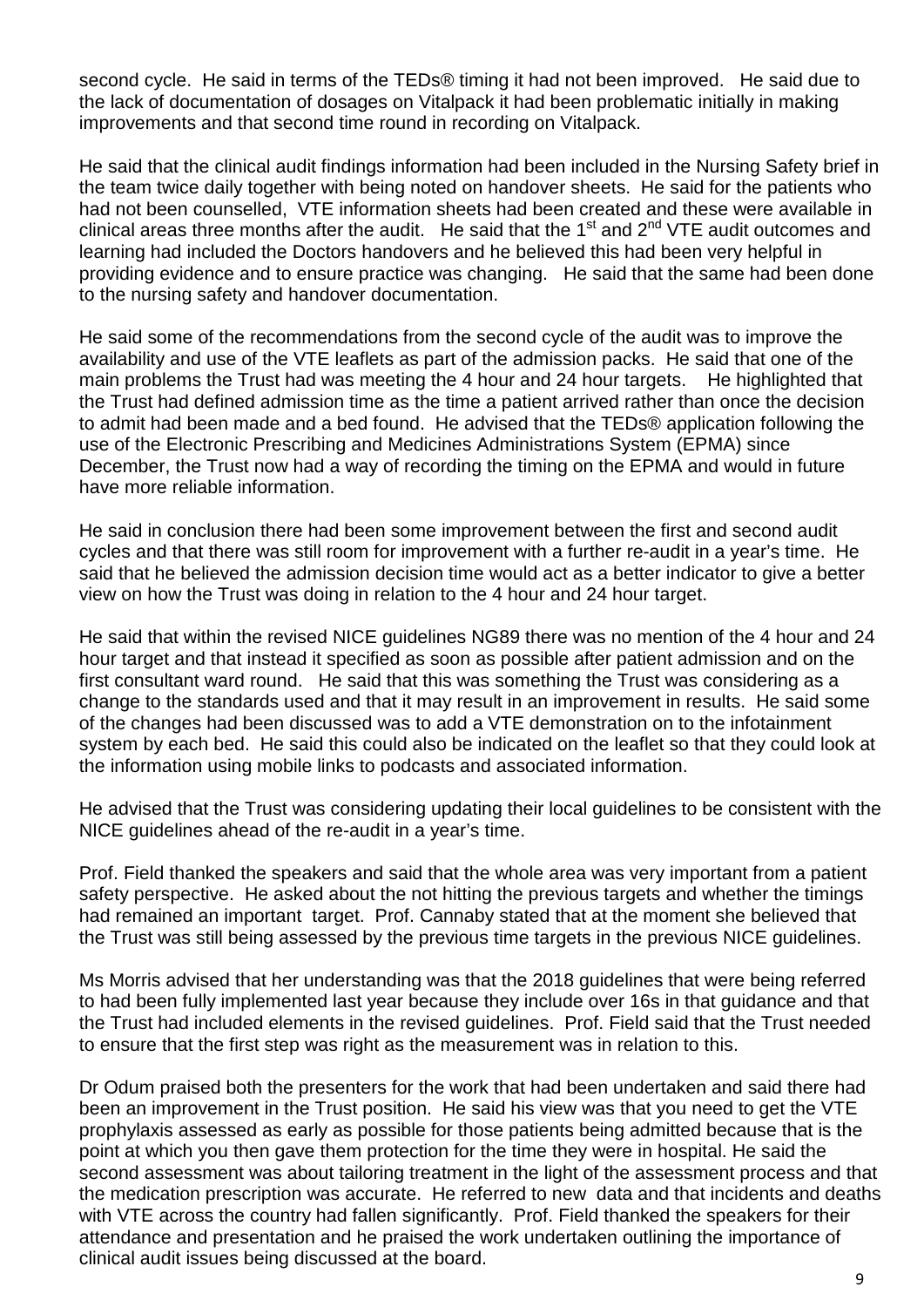## **Resolved: that the Clinical Audit Case Study be received and noted.**

There was a brief break at this point – 11.30am to 11:40am.

## **Strategy, Business and Transformation**

## **TB.7443: Integrated Quality and Performance Report**

## **Resolved: that the Integrated Quality and Performance Report be received and noted.**

## **TB.7444: Operational Plan 2019/20 Update on Strategic Objectives**

Mr Sharon introduced the update and advised that it was not proposed that the Trust change the current Strategic Objectives at this point in time and that there would be discussions regarding this in the future. He said the main thing to note was that this was a public facing version of the document had already been submitted to NHSI. He advised that there had been a few amendments to remove typos and the review and revision of the key messages that the Trust wanted to communicate to staff and stakeholders.

He outlined the areas where the Trust wanted to make progress were framed under each of the strategic objectives. He advised that these were; "tackling long stay patients, developing the integrated care alliance and supporting primary care networks, developing our services ensuring use of the opportunity and the digital technology offers working in partnership and pursing tenders, compassion safety and quality on reference the support the Trust are now given for continuous quality improvement programme, tackling vacancies engagement and dealing with our Summary Hospital-level Mortality Indicator (SHMI) issues."

He advised that the workforce section of the plan was self-explanatory along with the system referring to financial health. He said the last section of the plan set out what the Trust was proposing to achieve by way of the required national standards and targets. He asked the Board to note that the Trust was not giving a blanket undertaking to achieve all of the targets the Trust had and had been realistic in what was thought to be possible.

Ms Edwards said that she thought the plan was good, short and specific. She recommended that a short summary be included about patient engagement, engaging the public and patients giving information about what the Trust was doing.

Mr Sharon said that he would insert a summary on patient and public engagement as suggested by Ms Edwards.

Ms Rawlings commented on how well presented the plan was and that Medical Illustrations should be complemented as it was an easy to read document.

Prof. Field said he thought the plan was very clear.

## **Resolved: that the Operational Plan 2019/20 Update on Strategic Objectives be approved**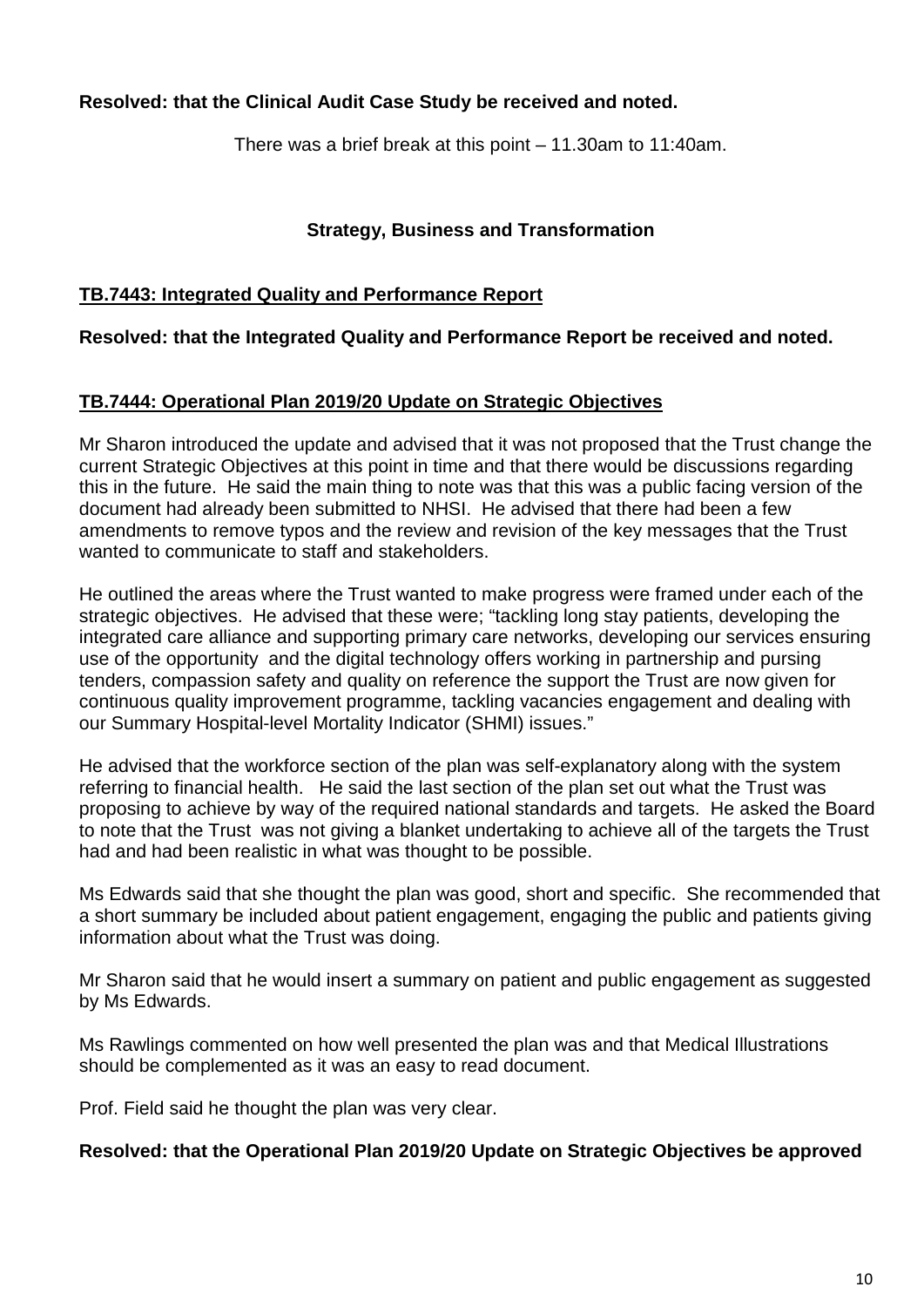## **TB.7445: Genomics Update**

Dr Odum advised that the report was being presented to the Board for information and provided a summary that the Trust had been involved in the 100,000 genomics project over the last few years, that the Trust had been heavily involved with the ambassadorial appointment made that had linked out across other organisations.

He said that the Trust had contributed towards the genomics' project significantly within the West Midlands and that this had been recognised nationally. He said that the Trust was moving this from the project into genomics' being increasingly regarded as 'business as usual'. He advised that there was the intention nationally to embed genomics' as part and parcel of the clinical performance and diagnostic testing. He said that this would form part of blood testing, genomic sequencing and taking cancer samples and so starting to tailor treatments around the specific cancer types.

He said that cancer advisory boards and rare disease advisory boards and the designated centres across the country were being established. He said the testing would go through an approval process within these boards before the information was sent back to the clinicians and the teams within the Trust that had made the request. He said this would include advice about how they may use the information clinically around cancer treatment and rare diseases.

He said that the reason for this report being at the Board was to highlight that this change would influence future service provision and treatment including education for staff, patients and Boards. He said there would be training and changes in diagnostic testing and treatments.

He said that this was a great opportunity for the Trust in respect of, for example, rare disease and generic counselling and consenting of patients. He said that there was discussion regarding the provision of generic counselling. He said the Trust had 'traditionally' used the women's hospital, where the original counselling service was and, which was tailored and very specific. Dr Odum said the Trust would have to look at how it employed and utilised generic counselling across different organisations so that the Trust had timely input into the results and in supporting the families and individuals for whom this would sometimes have potentially significant consequences.

Prof. Field mentioned that as the Trust had a vertically integrated system the training of the GPs, nurses and primary care staff was also important as part of their multi professional CPD programme . He said that if the front line did not know what was happening and were not up to date then patients would not get the service they required.

Mr Loughton advised that he went to an event to celebrate the 100,000 genomics project and he was the only Chief Executive in attendance. He recognised how this was going to change the face of the way we do things. He said that he thought that Charlotte Hichcock had done a tremendous job with her unique enthusiasm and passion for the project.

## **Resolved: that the Genomics update be received and noted.**

## **TB.7446: Trust Charity Strategy**

Ms Rawlings introduced Ms Bood the Trust Charity Fundraising Coordinator. Ms Bood said that the Trust Charity Strategy was being brought to the Board for consideration and approval. She stated that the Charity mission statement was 'to make a difference to the patients at the Trust, families and staff beyond that was being provided by the NHS'. She said that it was key that the Charity add value where the NHS funding was not possible.

She presented the main aspects of the Charity Fundraising Strategy, comprising the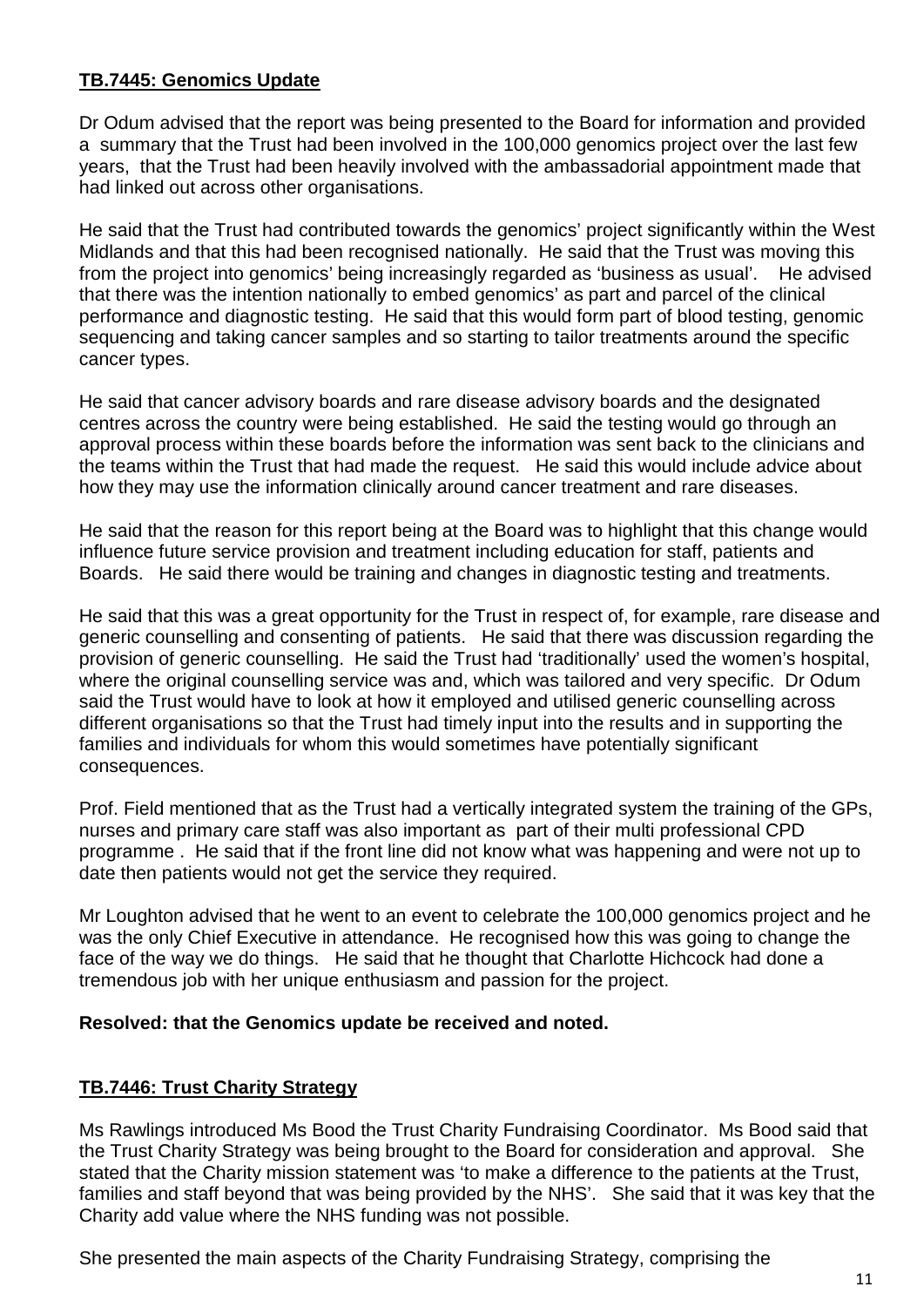communication and marketing plan, the new income generation plan and the fund advisors guidance. She said that the development of the fund advisors guidance was new and was to address any misconceptions from fund managers regarding the ownership of the funds and how the distribution process should work to ensure it was overseen by the Charity committee. She advised that the Trust had clarified the process and approval together with the respective roles and responsibilities.

Ms Rawlings said it was hoped that this made it clearer for people who want to access funds through the Charity. She advised that the team had appointed a Community Fundraiser who would support Ms Bood in extending the fundraising activities. She advised that there was a new gaming policy alongside the Trust Unity lottery which was soon to be launched. Ms Bood mentioned this was part of the Community Fundraiser's work plan and a key area.

Ms Rawlings said the Trust had a long term plan and the Charity Strategy was aimed to complementing the priorities for the Trust. She highlighted the themes of the best start in life, aging well and workforce. She said that these were all areas that the Trust Charity was supporting within the funds that it had available.

Ms Bood said that the Strategy was supported by two documents; one addressing income generation plan with targets and priority areas and the second the revised offer to Corporate Supporter organisations. She advised that the Trust aspires to have 50% of the overall fund balances with comprehensive spending plans and would work directly with fund advisors to help them to achieve this and to identify further any grants that they may wish to apply for or any additional fundraising required. She said the Trust had sought to improve the offer to corporate supporters, working even closer with them and analysing the feedback from their donor journey's and experiences of working with the Trust as a local charity to improve the future offer. She believed that part of that work would be increasing the Trust's engagement with corporate supporters through the grant giving applications or lower level fundraising with the supporting organisations employees.

She said that the Trust Charity aspired to develop relationships with the Trust's on-site retailers at New Cross Hospital and Cannock and to continue to utilise the Trust book of celebration as the Trust's public platform to thank all of the supporters for memorial giving and legacies alongside a new legacies and marketing campaign. She said that part of the Community Fundraisers role was working directly with communities, schools education and other establishments, linking in with the local authorities, learning festivals and learning opportunities. She said this would help raise funds for the hospital a fully functioning gift aid campaign and that accessing gift aided donations to the Trust that would generate an additional income of £125K a year for the charity.

She said that the Unity lottery would have a 'soft launch' at the charity and volunteers awards in November 2018 and the Trust would increase awareness around the hospital sites and the community that the Unity lottery supports the Trust Charity. She added that the Trust Charity was looking to host four major fundraising events every year. She gave a brief overview of the levels of fundraising over past recent years including a significant donation from the Goodyear workers. Ms Bood then referred to expenditure and gave some examples supported projects from the last 12 months and the involvement of staff in presenting their business cases to the Charity Committee.

She said the Charity communication and marketing plan would help raise awareness of the work of the Charity and support the income generation activities. She said it was the intention of the Charity to release a minimum of two press releases a month, increase its presence on social media and widen the distribution of the charitable newsletters.

She referred to the Charity being the only preferred 'charity of choice' across the Trust and how that might impact on income generation activities. Ms Bood said that a paper was being prepared regarding future trading activities together with an online retail shop to support the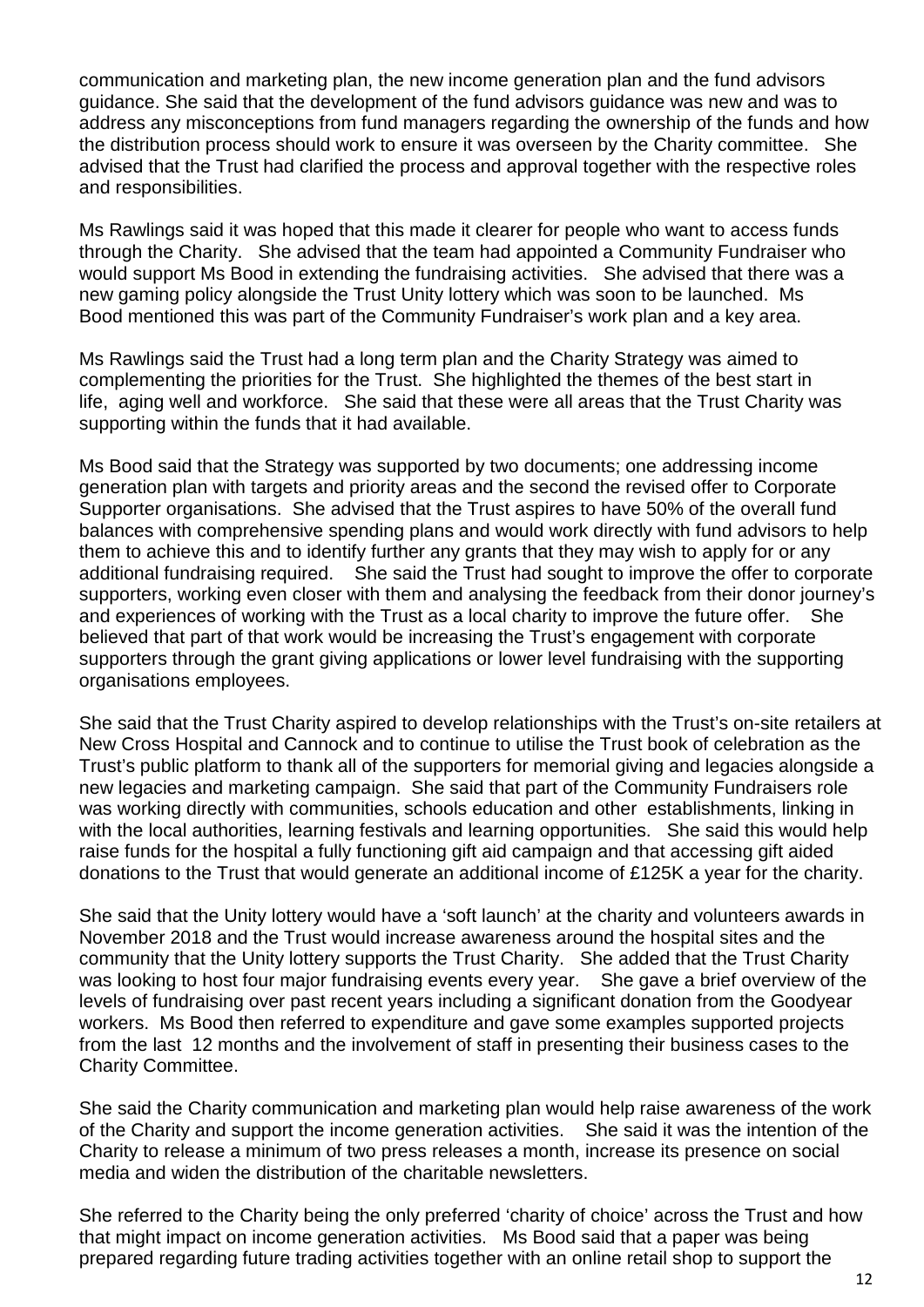Charity. She advised the team was looking for a physical space in the form of a 'hub' to provide a public facing space for communication with the Charity team.

Ms Rawlings said it had been difficult to spread the word of the Charity in some areas as locally staff and patients tended to raise funds for their own Charities within the hospital. She said it was preferable to make sure people are aware of the Trust Charity as the 'preferred charity' that would work with other fundraisers in shared partnership as in other hospitals.

Mr Loughton said he would make enquiries about some space for a hub.

Dr Odum asked what was the 'preferred charity' for the Trust and he said there were quite a few charities within the Trust and was there any suggestion that they would be taken out.

Ms Bood said they all fall under the umbrella of the RWT Charity and the proposal was to work together in future.

Mr Stringer mentioned that there were a number of charities on site, such as Macmillan and Barnardo's – he said the question was how the Trust Charity worked with these organisations in the future. He said there should be the opportunity to share with the Trust Charity as the umbrella charity first and then the visiting charity second.

Ms Rawlings said the Trust Charity did not want to put staff off raising funds for charities which are dear to their hearts but the Trust Charity did not want them to forget that they work for a Trust with its own Charity and that they could have greater influence on the use of funds through the Trust Charity.

Prof. Field said that when the strategy was brought back for future review he would be very interested to know how the Trust sits with this Charity work compared with other local Trusts and similar other Trust country-wide. He said he would also like some more information regarding the Unity lottery scheme and he agreed that the gift aid situation was a phenomenal potential benefit. He said it was important to bring things together without reducing the enthusiasm of the fundraisers in services. He said it was a really good strategy and this was an area which he believed needed more discussion on in the future. He thanked Ms Bood and Ms Rawlings for the presentation.

## **Resolved: that the Trust Charity and Fundraising Strategy be approved.**

## **TB.7447: Patient Experience, Engagement and Public Involvement Strategy 2019-2022**

Prof. Cannaby introduced Ms Morris and Ms Dowling who gave a brief introduction to the Strategy. Ms Morris advised that this was a new strategy that set out the Trust's aims for Patient Experience, Engagement and Public Involvement for the next 3 years. She said that the Strategy outlined the keys aspects of how the Trust proposed to engage with patients more productively and demonstrate that the Trust truly listened to patient's views in shaping and improving services. She stated that the Trust had further ambitions regarding the use of data in driving improvement across the organisation. She said the Trust aimed to ensure that patient experience was at the heart of all services.

She advised that the Strategy had been consulted upon widely with a variety of staff and external stakeholders and that views of the strategy had been positive. She pointed out that the new Strategy replaced the previous public engagement strategy and it also included elements from the Trust's public engagement strategy together with elements from the quality and safety and patient experience strategy that was also being revised. She said that approval was sought for the new Strategy.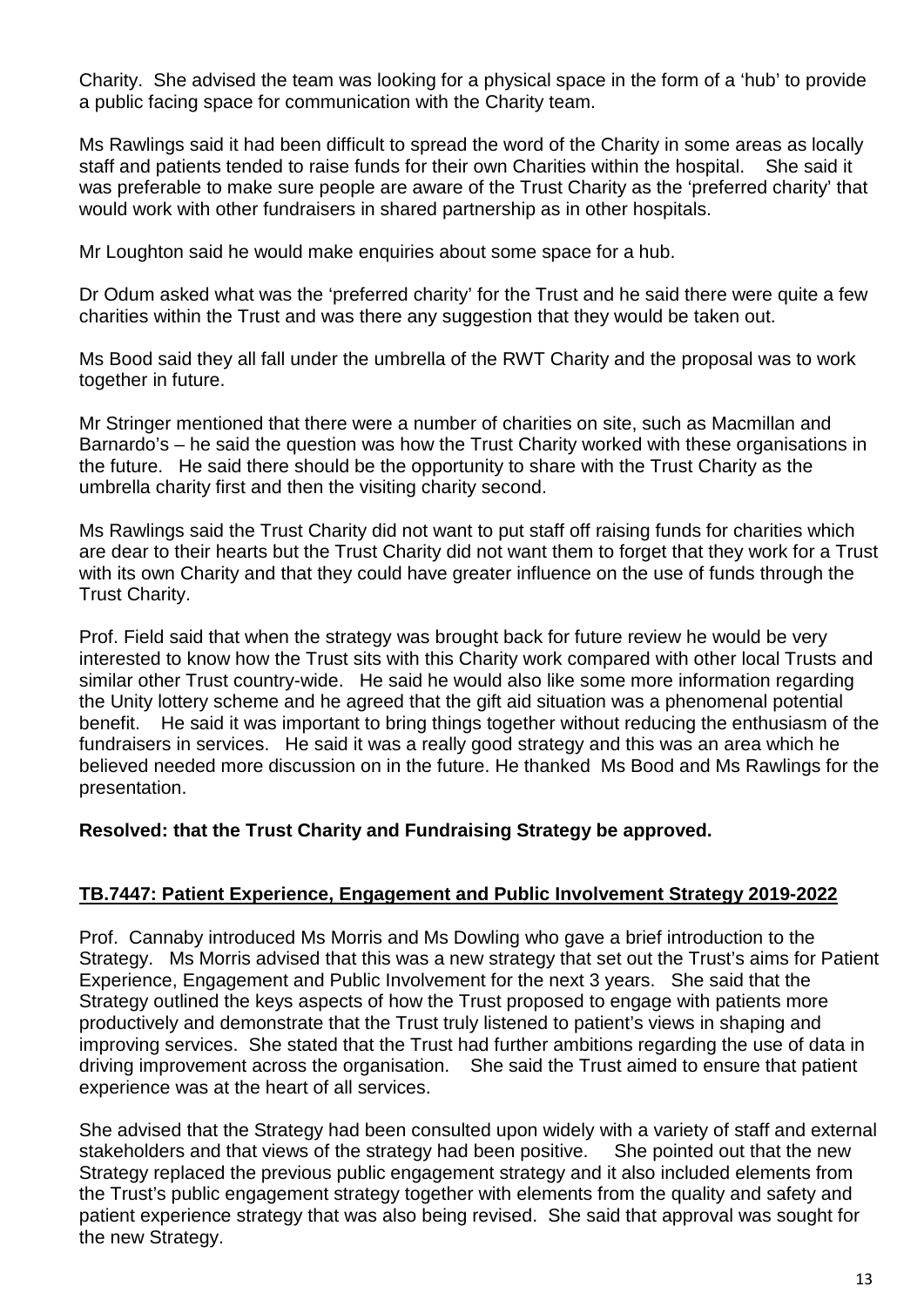Ms Edwards welcomed the paper and said she was really pleased and delighted to see the Strategy and the definition of the measurable things that the Trust wanted to achieve being included.

Mr Sharon commented that he thought it was a really good Strategy. He pointed to an inconsistency on page 5 where it referred to a 'vision statement' and he asked whether this needed to be made clearer and consistent depending on if referred to a vision statement or to the vision statement of the Trust. He also mentioned that the alignment should be checked between the Trust vision regarding 'providing an outstanding experience for patients' as opposed to 'meeting patients expectations' contrasted with one of the Trust values of exceeding expectations. He asked that it be made clearer which was referred to the patient experience strategy and that it was consistent with the Trust vision and values. Ms Morris advised the feedback was helpful and would attend to the amendments accordingly.

Ms Rawlings said that she was interested to see the strong commitment to co-production mentioned throughout the Strategy. She said that in her experience it was a big step from consultation to co-production and she asked how the Trust was going to make sure that this happened, given the environment of targets, bureaucracy and control to make sure that we can have meaningful co-production.

Ms Morris said she recognised the context and that the Strategy was therefore based on incremental improvements within the context for delivery. She said that the Trust did not commit to co-production in every element or aspect of service but would extend the principle and practice as far as possible. She said the Trust already had teams that engaged with patients in that way.

Ms Rawlings said the Strategy mentioned the development of the role of patient experience champions and she wanted to know what support they would have to make an impact in their area on future service design and delivery.

Mr Duffell said the champions were a relatively new concept and there were already a number of champions in some specialities and so he expected the existing model would be used and mirror existing champions. He advised that the Trust also had a Council of Members who would be part of the support and enablement of the champion roles.

Ms Morris advised that the initial intention was to have a champion in each division where possible but that this would require the recruitment of more champions. She said the intention was to grow the champions role from the initial concept into a wider reality.

Ms Rawlings said it would be interesting to see how the impact of the champion role was measured and demonstrated over time.

Prof. Field commented that he thought it was a very good Strategy and congratulated the presenters and thanked them for their work. He advised that, coming from a CQC background, he was aware that this was developed in a social care context where co-production was central to service development and service delivery. He said it is clear that this is what was required here. He believed the challenge for the Trust would that of being a vertically integrated organisation and how the Trust would ensure that the co-production and engagement included all elements across secondary, community, primary self-care. He asked that when this was brought back to the Board on reporting progress that it included feedback specifically on services across the areas of 'handoffs'. He thanked Ms Morris and Ms Dowling.

## **Resolved: that the Patient Experience, Engagement and Public Involvement Strategy 2019- 2022 be approved subject to amendments mentioned above**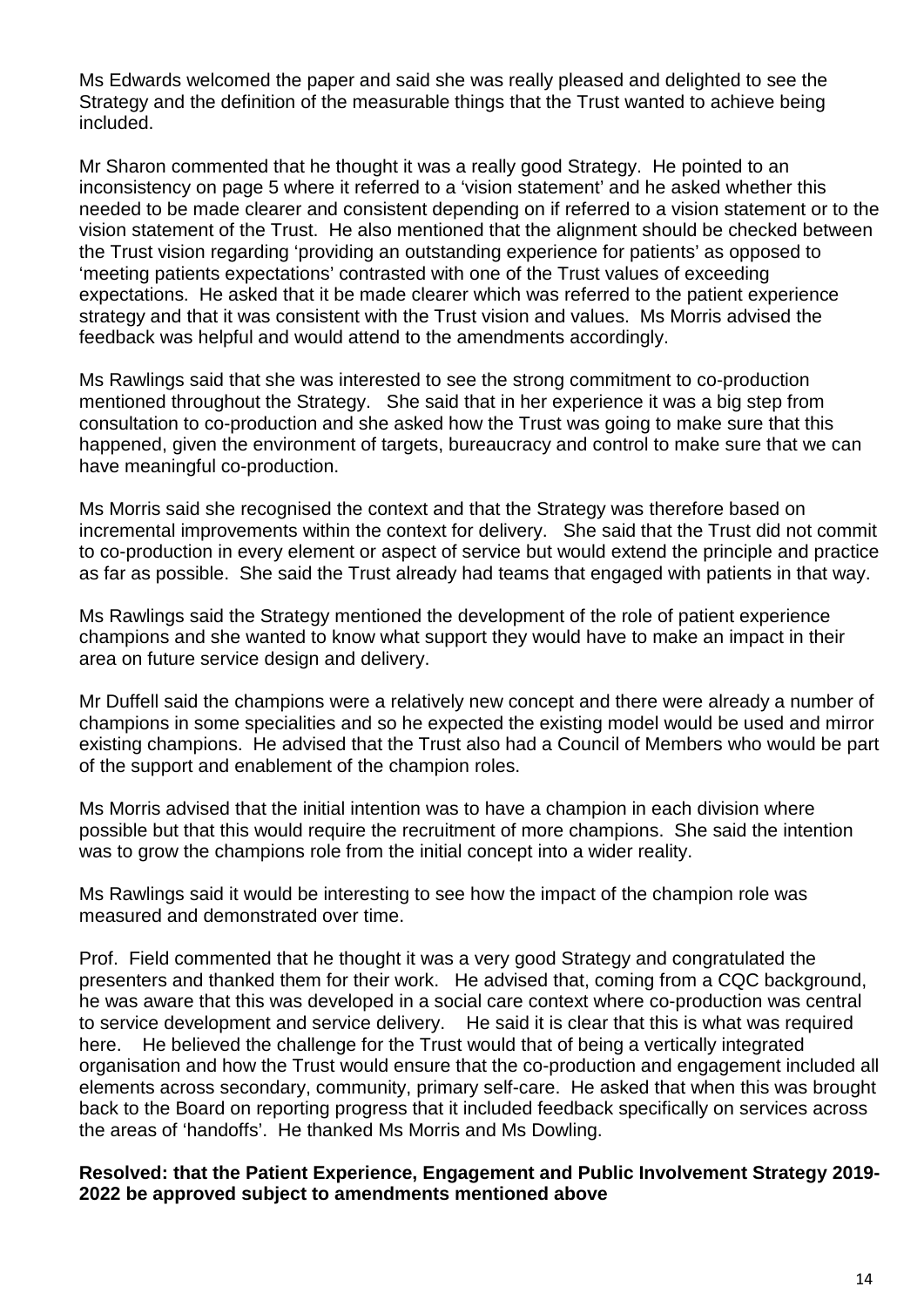## **Finance and Performance**

## **TB.7448: Report of the Chief Financial Officer – Month 2**

Mr Stringer introduced the report and highlighted two items. He first referred to the new format of the report and welcomed any comments. He said Ms Martin had requested for month 2 to provide more graphical representation of detail. He then highlighted the two key objectives for the year - removing RWT waiting lists and the production of the medium term financial plan, details of which would be provided to future Board and Board Development meetings. Ms Edwards confirmed these had been discussed and agreed at the Finance and Performance **Committee** 

## **Resolved: that the Month 2 Finance Report be received and noted.**

## **TB.7449: Chair's Report of the Finance and Performance Committee 22 May 2019**

**Resolved: that the Chair's Report of the Finance and Performance Committee 22 May 2019 be received and noted.**

## **Governance, Risk and Regulatory**

## **TB.7450: Chief Nursing Officer's Nursing Report**

Prof. Cannaby advised the report was a nursing report at the moment and that in the near future this was to change to include the wider non-medical workforce, such as AHP's. She highlighted the items in the report summary for the attention of the Board.

Prof. Field reminded non-executives wishing to raise issues of detail within Director reports were advised where possible to ask the responsible Directors prior to the Board meeting so as to allow time for gathering of any further data or information in readiness for the Board meeting.

## **Resolved: that the Chief Nursing Officer's Nursing Report be noted.**

## **TB.7451: Chief Nursing Officer's Governance Report Resolved: that the Chief Nursing Officer's Governance Report be noted.**

#### **TB.7452 : Trust Annual Report and Annual Governance Statement (Approved by Audit Committee) Resolved: that the Trust Annual Report and Annual Governance Statement (Approved by Audit Committee) be noted.**

## **TB.7453: Trust Draft Quality Account**

Mr Wilshere advised the Trust Draft Annual Audit Report, including Annual Governance Statement (AGs) had been approved by the Audit Committee, in line with the previously delegated responsibility and that it was now brought to the Board for information following Audit Committee approval.

Ms Morris advised the Quality Account remained draft at this point and that the final version was to be published by 30<sup>th</sup> June. She said that some data was still awaited and there was some further information internally to be included within the Quality Account which was at the time going the governance process. She asked that the Board approve the delegation of the final approval of the Quality Account to the Quality Governance Assurance Committee who met just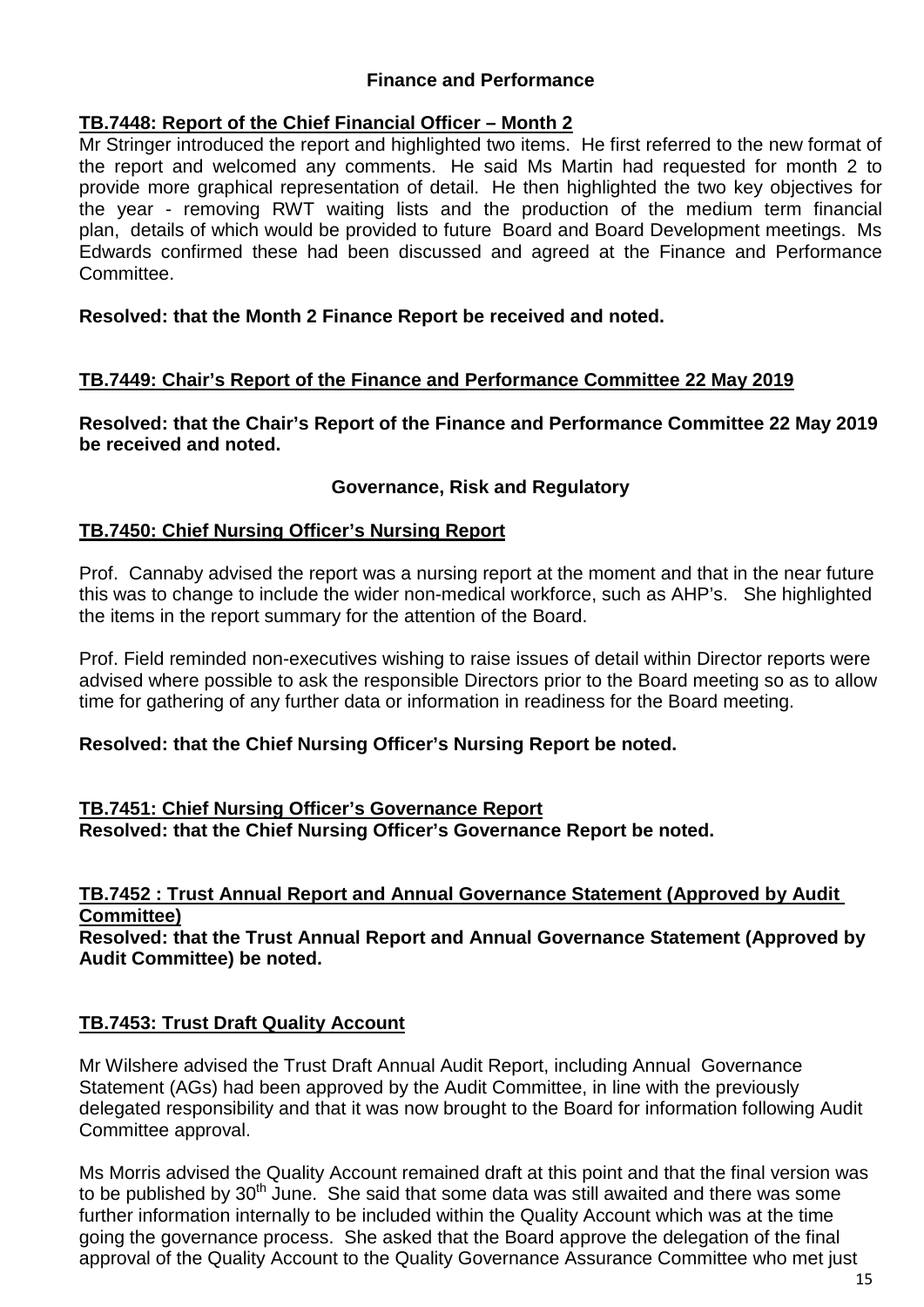prior to the completion date. She said that the approved Quality Account would then be provided to the next available Board meeting for confirmation.

## **Resolved: that the delegation of the approval of the Trust Quality Account to the Quality Governance Assurance Committee (QGAC) be approved**

## **TB. 7454: Chair's Report of the Audit Committee of the 24 May 2019 Resolved : that the Chair's Report of the Audit Committee of the 24 May 2019 be noted**

## **TB. 7455: CQC Well Led- Verbal Update**

Prof. Cannaby advised that all information in response to the initial set of requests Provider Information Return (**PIR)** had been provided to the CQC. She advised the Trust was on track with the further information and clarifications requested by them. She said it was expected that there would be an unannounced inspection in the next 8 weeks

Prof. Field advised that he had spent half a day with estates and catering department at the Trust and with the manager, Sandra Roberts, who he thought was an exceptional leader and manager. Mr Loughton advised she had recently received an award for estates manager of the year. Prof. Field was pleased to see the outstanding commit ment and enthusiasm. He said he felt that this showed that people in the Trust wanted to work as part of the organisation. He said their commitment was seen in the work they were doing such as, for example, the food preparation and care with which meals were prepared and seen as contributing to patient's recovery, health and wellbeing.

Ms Edwards said that the catering staff worked very closely with the dietitians to ensure that they had an understanding as to why it was that what they were doing was so important and worthwhile.

## **Resolved: that the CQC Well Led- Verbal Update be noted**

## **People and Engagement**

## **TB.7456: Executive Workforce Report**

Mr Duffell asked the Board to note that given the budget establishment started in the financial year that automatically covered the change of vacancy levels because you change the nominable levels used for the report. Prof. Field said that a Board Development Session focussed on workforce issues in the future would be helpful.

Ms Edwards asked about the figures on page 8 regarding midwifery staff levels over 12 months and asked whether the Trust services was dealing better at planning for requesting temporary staff. Mr Duffell advised the Trust was continuing to better plan more in advance rather than short notice and short-term vacancy planning, coupled with more permanent staff and reducing vacancies in some areas. He said he believed that this was a potential success story due to a combination of factors rather than a single thing.

## **Resolved: that the Executive Workforce Report be received and noted.**

## **TB.7457: Finance and Performance Minutes 24 April 2019, QGAC and Audit Committee Minutes 24 April 2019**

**Resolved: that the Finance and Performance Minutes 24 April 2019, QGAC and Audit Committee Minutes 24 April 2019 be received and noted.**